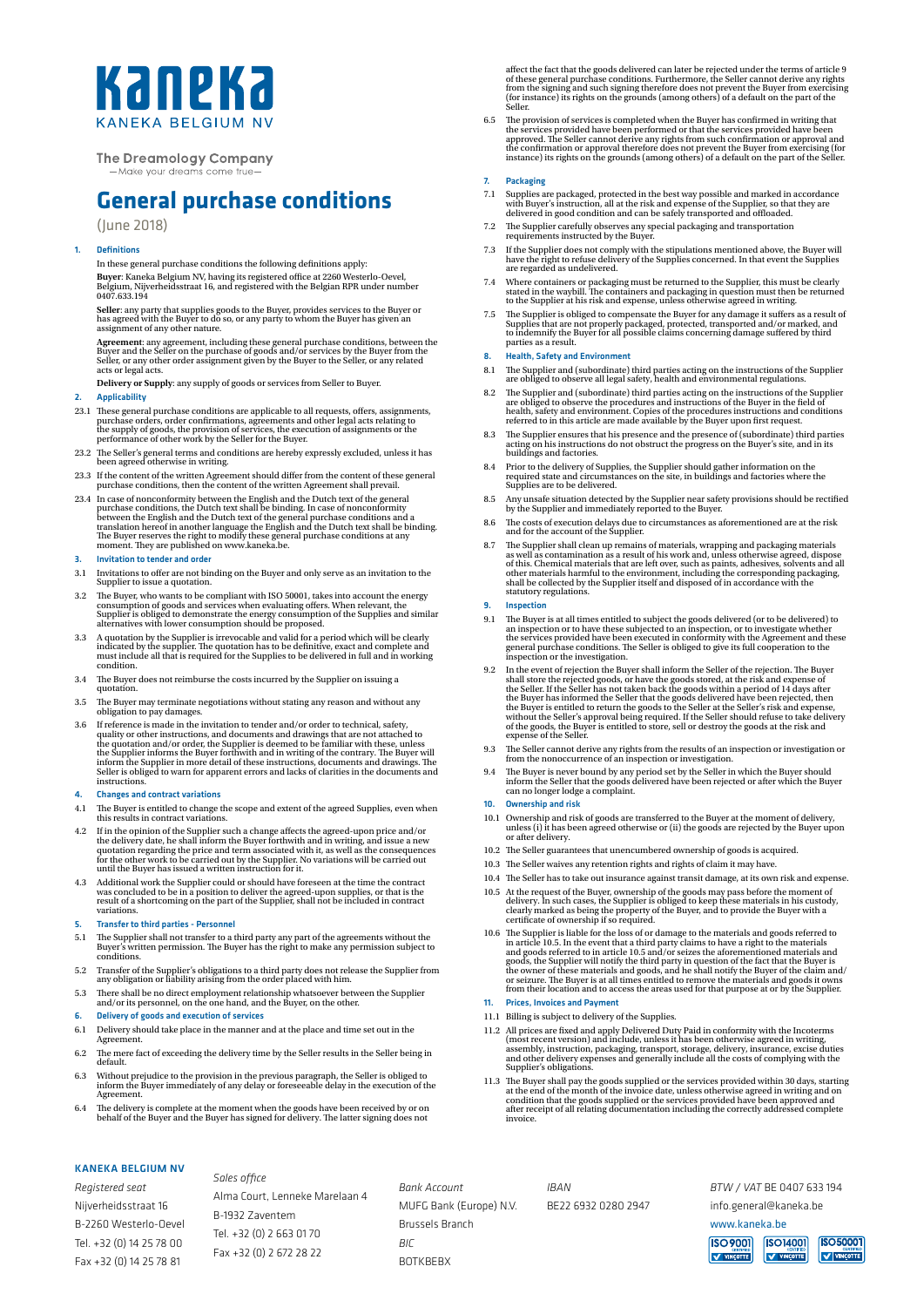- 11.4 Failure to comply with the requirements relating to invoice data, advice notes and packing lists and failure to complete such pocally packing lists and failure to complete such the Buyer is obligation to pay the Sulle
- 11.5 Payment by the Buyer shall not constitute recognition that the Supplies are in conformity with the agreement and shall not imply in any manner whatsoever any waiver of rights.
- 11.6 Prices are not changed unless the order states the circumstances that may result in price adjustment, as well as the manner in which the adjustment is to be made.
- 11.7 The Buyer has the right to set off amounts owed to the Supplier under the agreement against whatever amount he owes the Buyer for whatever reason.
- 11.8 In the event of defaulting on an invoice payment obligation by the due date, the Buyer shall owe only interest on the amount in question and only with effect from the date the Supplier has given the Buyer written not

# VAT registration number

Parties undertake to provide each other with their correct VAT registration numbers. If<br>the Seller fails to comply with the obligations, then the Seller shall pay to the Buyer any<br>VAT and other amounts insofar as the Buyer

#### Accreditations, permits and registration - tax and social security debts

- 13.1 Suppliers carrying out contracting work are required to have in their possession all accreditations and permits as prescribed by law and required for the execution of the contract. The Supplier is obliged to inform th
- 13.2 Pursuant to statuary legislation with respect to joint and several liability for tax and social liabilities of a supplier, the Buyer is jointly and severally liable in its capacity of principal for any tax and social

#### 14. Guarantee

- 14.1 The Seller guarantees that the goods to be supplied or the services to be provided meet<br>the Agreement. Such guarantee should at least include that:<br>(i) the goods have the characteristics that have been promised;<br>(ii)
	-

(ii) the goods or services are fit for the purpose for which the assignment /order was<br>given or for which the Agreement was concluded;<br>(iv) the services are executed expertly and without interruption;<br>(iv) the services ar

- 14.2 The Supplier is required to obtain information on the Buyer's usage of the Supplies and guarantees that the Supplies are suitable for this usage. The Supplier warrants that the Supplies are complete and ready for use.
- 14.3 If it turns out that irrespective of the results of any preceding inspections any goods provided do not meet the provisions of this article, then the Seller shall at its own expense and at the discretion of the B
- 14.4 In urgent cases and in cases where it has to be assumed in all reasonableness after<br>consultation with the Seller that the Seller will fail to meet its guarantee obligations,<br>then the Buyer is entitled to effect repair
- 14.5 The Supplier guarantees that the Buyer can purchase from the Seller for a period of ten<br>years the spare parts for the Supplies concerned and the maintenance required to keep<br>them in a good condition, at competitive pr
- 14.6 The Supplier warrants that the Supplies and substances forming part of the Supplies<br>that are produced or imported in the European Economic Space are in conformity<br>with Council Regulation 1907/2006 of 18 December 2006
- 14.7 Unless agreed otherwise in writing, a guarantee period shall apply of at least 3 (three) years as from the date of delivery of the goods or the execution of the services.
- 14.8 Any agreed guarantee period shall resume upon acceptance of the executed repair, the replacement or replenishment to which the guarantee provisions apply. Recall
- 15.1 If any defect in the goods delivered (including packages), becomes known to one of the parties, the party is obliged to inform the other party immediately of such defect, stating:
	- a. the type of defect; b. the goods affected;
	- c. any other information that may be relevant.
- 15.2 The parties shall then in consultation with each other take any measures necessary given the circumstances. The measures to be taken may mean discontinuation of the manufacturing of products, blocking of stocks of pr

decide whether any measures and, if so, which of the aforementioned measures will be<br>taken and how the execution thereof shall take place. Insofar as applicable, the Buyer<br>shall take into account that it has to protect its blame, bear the costs thereof.

15.3 The Seller is obliged to keep secret any information relating to measures that may or will be taken.

# Liability

- 16.1 Any failure of the Seller to meet its obligations entitles the Buyer to oblige the Seller to undo partially or fully the failure and/or its consequences at the risk and expense of the Seller.
- 16.2 The Seller is liable for any loss that is suffered by the Buyer and/or any subsequent purchasers or users, including eventually the consumer of the goods delivered (whether or not processed) due to a failure of th
- 16.3 The Supplier holds the Buyer harmless against all claims from third parties, including<br>but not limited to damage caused by the end-product made with the delivered Supply<br>but that is attributable to a deficiency in the Buyer.
- 16.4 As a quarantee for his liability pursuant to the law and these General Purchase<br>Conditions the Supplier shall contract, and renew as and when required, adequate<br>insurance cover adapted to the work and the risks and fu
- 16.5 Save in the event of intent or gross negligence, the Buyer is not liable vis-à-vis the Supplier for any damage whatsoever arising from or related to failure to perform the agreement, perform it properly or on time, or

#### Intellectual property rights

- 17.1 The Seller grants to the Buyer a non-exclusive, eternal, irrevocable, global and transferable right to use any intellectual property rights regarding goods and/or services provided by the Seller. This right of use inc
- 17.2 The Seller guarantees that the use (including resale) of goods supplied or services provided by the Seller will not infringe on any intellectual property rights or other (property) rights of third parties.
- 17.3 The Seller indemnifies the Buyer against any claims by third parties arising from any infringement on the rights set out in article 17.2 and the Seller shall compensate the Buyer for any ensuing losses.
- 17.4 Insofar as the Buyer makes available to the Seller any means of which the Buyer possesses an intellectual property right, the Seller acknowledges that the Buyer is and shall at all times remain the owner of such means
- 17.5 If the Seller, within the scope of the Agreement, develops goods for the Buyer, then since the incomenty rights to be invoked shall accrue exclusively to the Buyer. Any fee for this shall be deemed to be included in t

# 18. Force majeure

In the event of force majeure on the part of one of the parties, the fulfillment of the Agreement shall be suspended for the duration of the force majeure period, without any of the parties being liable for compensation a

#### 19. Secrecy

- 19.1 The Seller acknowledges that in the context of (the execution of) this Agreement it may come into possession of confidential information of the Buyer. Such confidential information shall remain the exclusive property
- 19.2 Also, the Seller shall not disclose any information about its relationship with the Buyer to any third party without express written consent from the Buyer.
- 19.3 Unless the Buyer gives written permission, the Supplier shall not use the name 'Kaneka' either in his publicity and advertising material or in any other manner whatsoever.
- 19.4 The Seller is obliged to impose the same obligation as referred to this article upon<br>its employees or any third parties it engages in the execution of the Agreement. The<br>Seller warrants that such employees / third par of secrecy.

#### 20. Termination

- 20.1 The Buyer, at its own discretion, shall be entitled to suspend partially or fully the execution of all agreements, between the parties, or to terminate these agreements, by giving notice in writing, without count int
	-
	-
	- Agreement; (vi) seizure of a major part of the Seller's business assets; or (vii) process of garnishment being issued against the Buyer at the expense of the Seller.
	-
- 20.2 Any claims the Buyer may have or come to have against the Seller in the cases referred to above in article 20.1, shall be payable forthwith and in full.

# KANEKA BELGIUM NV

*Registered seat* Nijverheidsstraat 16 B-2260 Westerlo-Oevel Tel. +32 (0) 14 25 78 00 Fax +32 (0) 14 25 78 81

*Sales office* Alma Court, Lenneke Marelaan 4 B-1932 Zaventem Tel. +32 (0) 2 663 01 70 Fax +32 (0) 2 672 28 22

*Bank Account* MUFG Bank (Europe) N.V. Brussels Branch

*BIC*  BOTKBEBX

*IBAN* BE22 6932 0280 2947 *BTW / VAT* BE 0407 633 194

info.general@kaneka.be